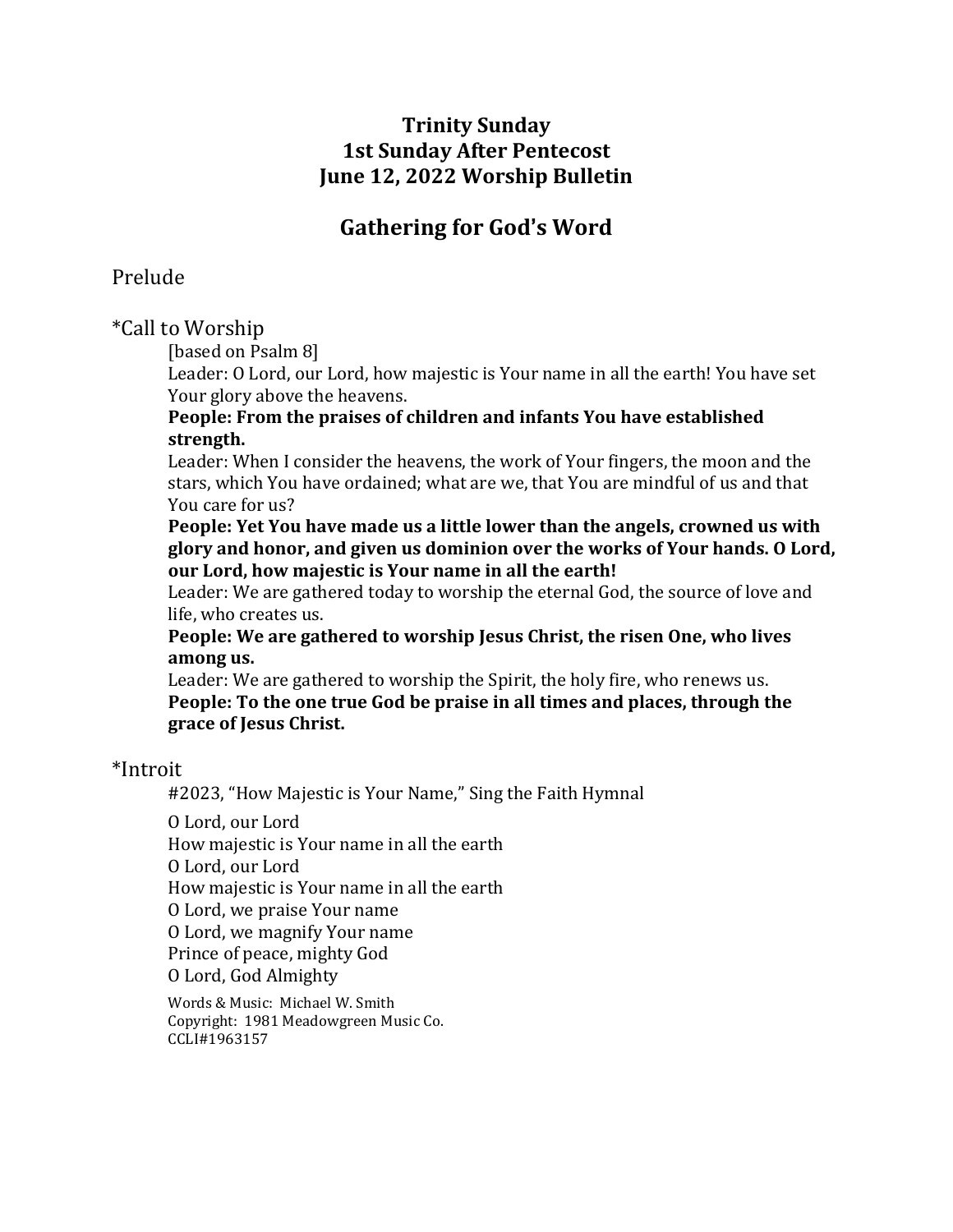Passing the Peace of Christ

Welcome & Announcements

Time of Silence & Ringing of the Bell

# **Preparing for God's Word**

\*Prayer of Adoration

\*Hymn of Praise

#1, Holy, Holy, Holy! Lord God Almighty

Holy, holy, holy Lord God Almighty Early in the morning my song shall rise to thee Holy. holy, holy Merciful and mighty God in three persons, blessed Trinity

Holy, holy, holy All the saints adore Thee Casting down their golden crowns around the glassy sea Cherubim and seraphim falling down before Thee Who wert and art and evermore shalt be

Holy, holy, holy Though the darkness hide Thee Though the eye of sinfulness Thy glory may not see Only Thou art holy and there is none beside Thee Perfect in power, in love and purity

Holy, holy, holy Lord God Almighty All Thy works shall praise Thy name in earth and sky and sea Holy, holy, holy Merciful and mighty God in three persons, blessed Trinity

Text: Reginald Heber, 1827, alt. Music: John Bacchus Dykes, 1861; desc, David McKinley Williams, 1948 Copyright: 1948, ren. H. W. Gray Co., Inc. (a div. of Belwin-Mills Publishing Corp.) CCLI#1963157

Prayer of Confession

*[time for individual prayers of silent confession]*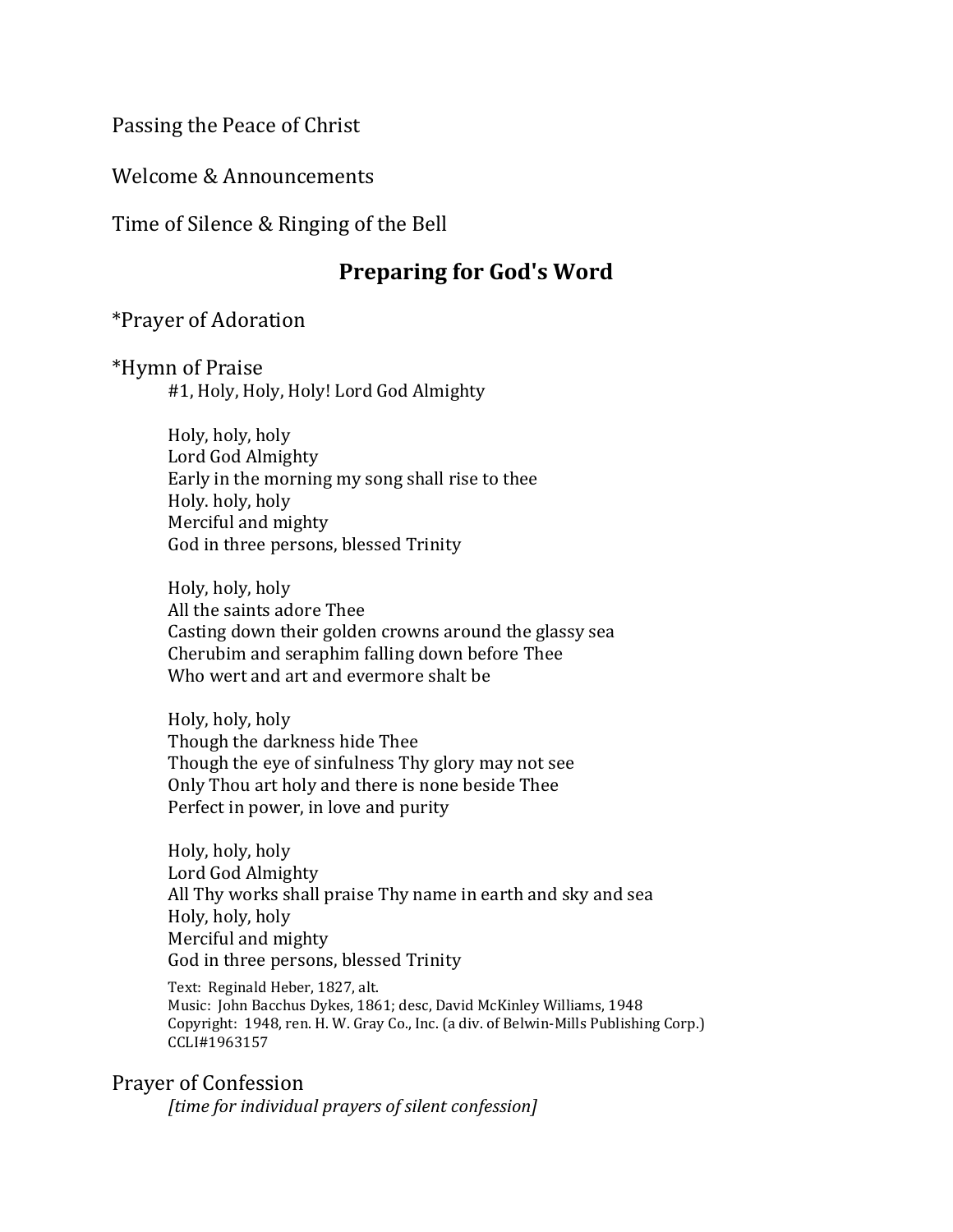**All: Triune God, we praise you as the God of love and life. Though Jesus prayed that we would be one, we confess that we often fail to live in unity with each other and with you. We break our relationships with others through selfish desires, thoughtless words and unkind actions. We long for your Spirit to heal us and to correct us. We long for you to help us experience a better kind of communion with you and with each other as we gather around your Word. Even now, dependent on your grace, we commit ourselves to live more fully as you desire. Through Christ, our Lord, Amen.**

#### Assurance of Pardon

[based on Romans 8:15-17]

Leader: Hear the Good News. We did not receive a spirit of slavery to fall back into fear, but we have received a spirit of adoption.

#### **People: When we cry,** "**Abba! Father!" it is that very Spirit bearing witness with our spirit that we are children of God, and if children, then heirs, heirs of God and joint heirs with Christ.**

Leader: In Christ, by the power of the Spirit, we are forgiven. Praise be to the triune God.

# **Hearing God's Word**

#### Children's Message

Ages 12 and under gather up front as congregation sings, #188," Jesus Loves Me." After the Children's Message, the children may return to sit with their families.

#### Hymn of Preparation

#2, "Come, Thou Almighty King"

Come, thou almighty King, Help us Thy name to sing; Help us to praise. Father all-glorious, O'er all victorious, Come and reign over us, Ancient of Days.

Come, thou incarnate Word, Merciful, mighty Lord; Our prayer attend. Come and thy people bless, And give thy Word success, Spirit of holiness On us descend.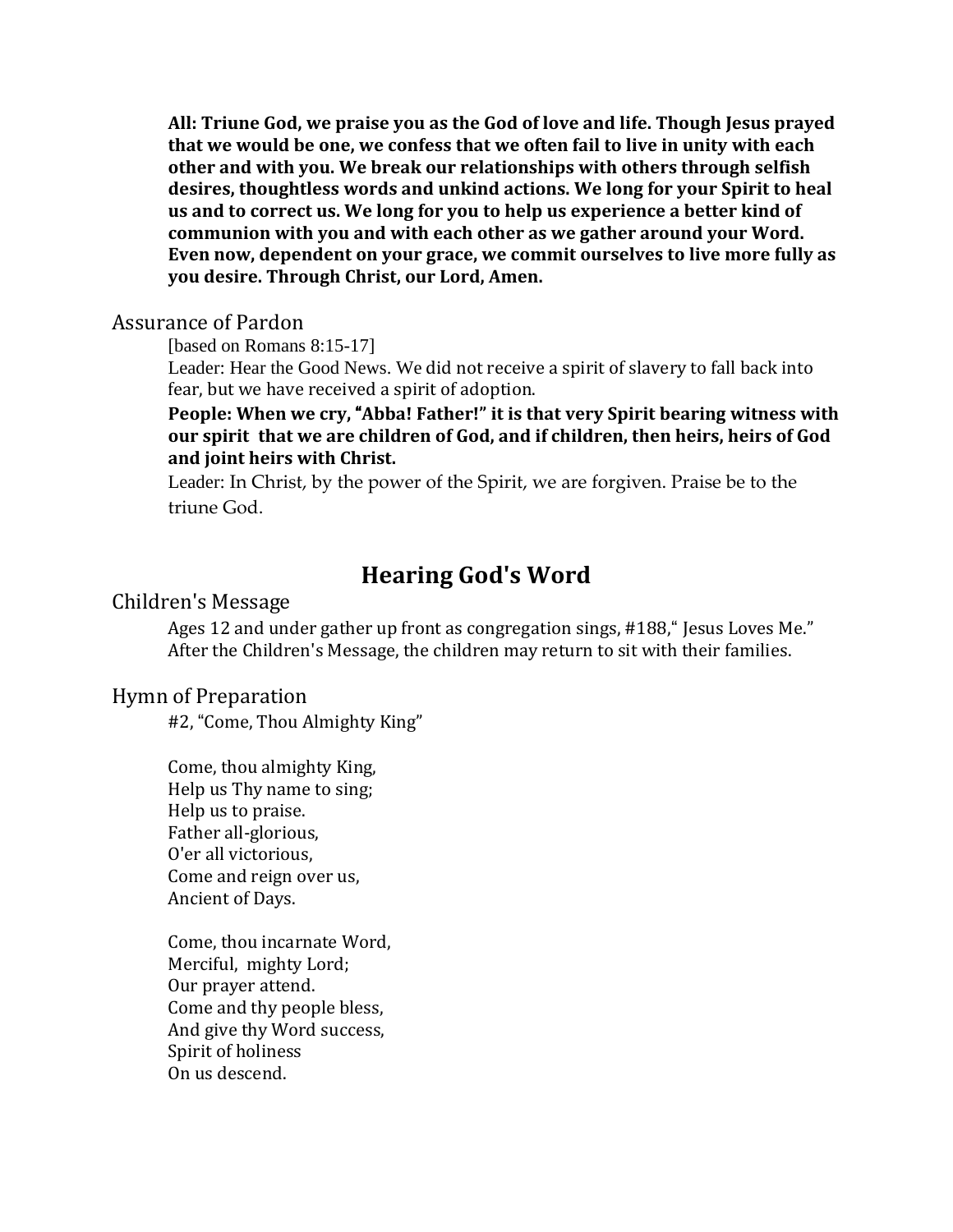Come, holy Comforter, Thy sacred witness bear In this glad hour! Thou, who almighty art, Now rule in ev'ry heart, And ne'er from us depart, Spirit of pow'r.

To Thee, great One in Three, Eternal praises be Hence evermore! Thy sov'reign majesty May we in glory see, And to eternity Love and adore. Text: Collection of Hymns for Social Worship, 1757, alt.

Music: Felice de Giardini, 1769, alt. CCLI#1963157

## Prayer of Illumination

## Old Testament Reading: 1 Samuel 3:1-18

3:1 The boy Samuel ministered before the LORD under Eli. In those days the word of the LORD was rare; there were not many visions.

2 One night Eli, whose eyes were becoming so weak that he could barely see, was lying down in his usual place. 3 The lamp of God had not yet gone out, and Samuel was lying down in the temple of the LORD, where the ark of God was. 4 Then the LORD called Samuel.

Samuel answered, "Here I am." 5 And he ran to Eli and said, "Here I am; you called me."

But Eli said, "I did not call; go back and lie down." So he went and lay down.

6 Again the LORD called, "Samuel!" And Samuel got up and went to Eli and said, "Here I am; you called me."

"My son," Eli said, "I did not call; go back and lie down."

7 Now Samuel did not yet know the LORD: The word of the LORD had not yet been revealed to him.

8 The LORD called Samuel a third time, and Samuel got up and went to Eli and said, "Here I am; you called me."

Then Eli realized that the LORD was calling the boy. 9 So Eli told Samuel, "Go and lie down, and if he calls you, say, 'Speak, LORD, for your servant is listening.'" So Samuel went and lay down in his place.

10 The LORD came and stood there, calling as at the other times, "Samuel! Samuel!" Then Samuel said, "Speak, for your servant is listening."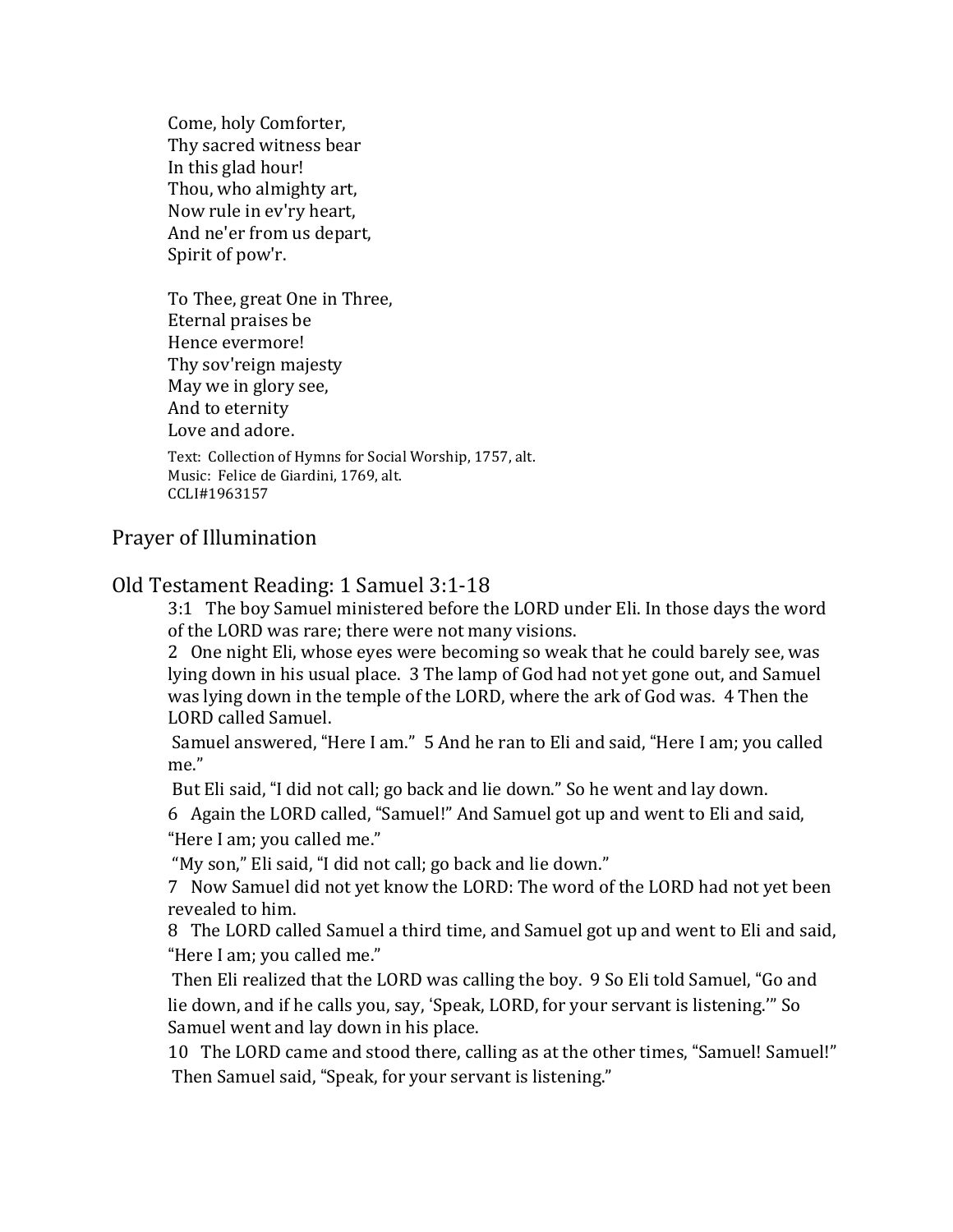11 And the LORD said to Samuel: "See, I am about to do something in Israel that will make the ears of everyone who hears of it tingle. 12 At that time I will carry out against Eli everything I spoke against his family — from beginning to end. 13 For I told him that I would judge his family forever because of the sin he knew about; his sons made themselves contemptible, and he failed to restrain them. 14 Therefore, I swore to the house of Eli, 'The guilt of Eli's house will never be atoned for by sacrifice or offering.'"

15 Samuel lay down until morning and then opened the doors of the house of the LORD. He was afraid to tell Eli the vision, 16 but Eli called him and said, "Samuel, my son."

Samuel answered, "Here I am."

17 "What was it he said to you?" Eli asked. "Do not hide it from me. May God deal with you, be it ever so severely, if you hide from me anything he told you." 18 So Samuel told him everything, hiding nothing from him. Then Eli said, "He is the LORD; let him do what is good in his eyes."

#### Sermon

"Samuel's True Grit… Listen For It"

# **Responding to God**'**s Word**

\*Affirmation of Faith

[The Apostles Creed]

**All: I believe in God, the Father Almighty, Maker of heaven and earth; and in Jesus Christ, his only Son, our Lord; who was conceived by the Holy Ghost, born of the Virgin Mary, suffered under Pontius Pilate, was crucified, dead, and buried. He descended into hell. The third day he rose again from the dead. He ascended into heaven, and sitteth on the right hand of God the Father Almighty. From thence he shall come to judge the quick and the dead. I believe in the Holy Ghost, the holy catholic Church, the communion of saints, the forgiveness of sins, the resurrection of the body, and the life everlasting. Amen.**

#### **Offering**

**Offertory** 

Choral Anthem: "Joyful, Joyful" Christ Presbyterian Church Choir

\*Response

#581, "Glory Be to The Father"

Glory be to the Father and to the Son and to the Holy Ghost; As it was in the beginning, is now, and ever shall be, World without end. Amen. Amen.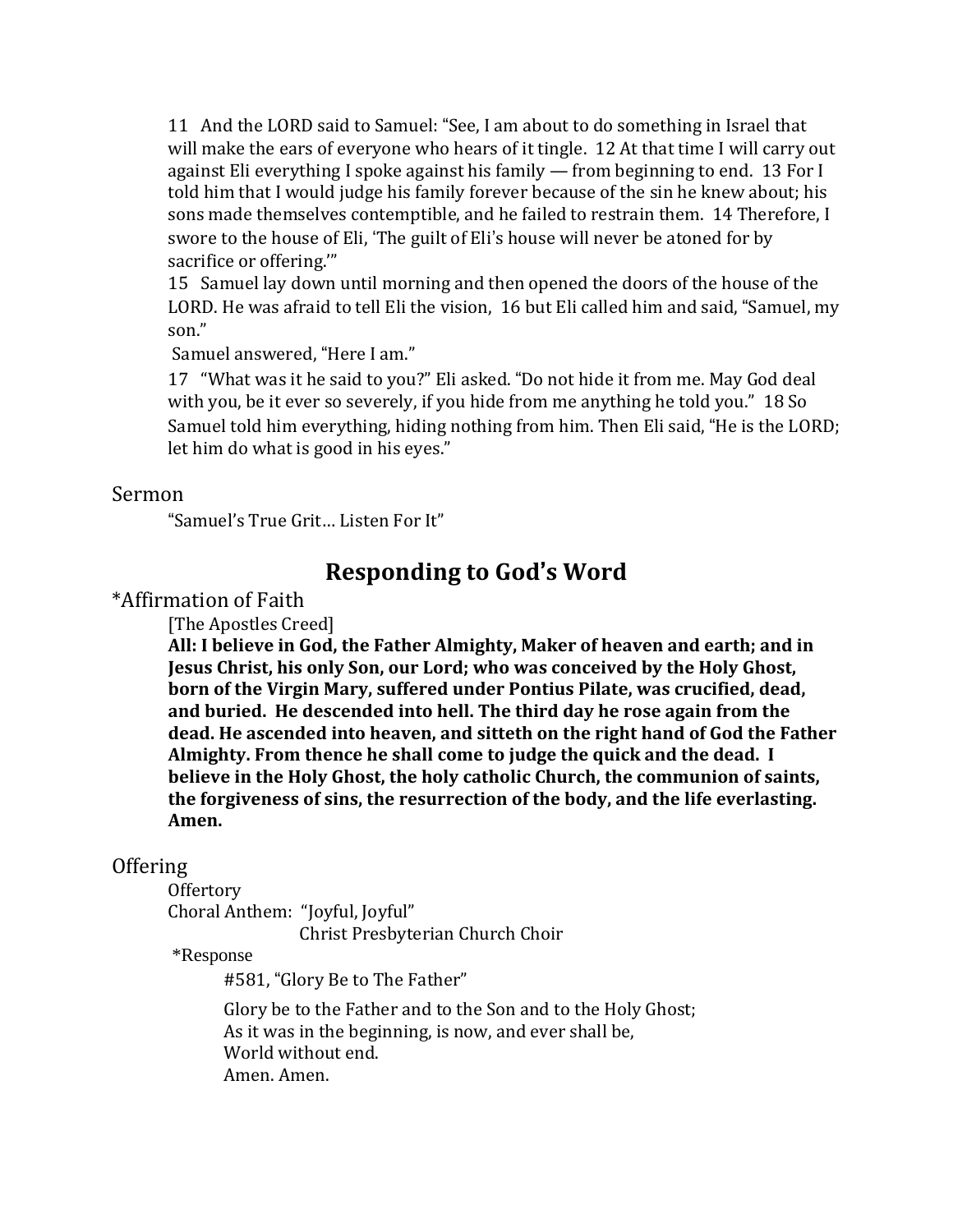Text: Trad. Liturgical text Music: Henry W. Greatorex, 1851 CCLI#1963157

\*Prayer of Dedication

## Prayers of the People

Leader: The Lord be with you. **People: And also with you.** Leader: Lift up your hearts. **People: We lift them up to the Lord.** Leader: Let us give thanks to the Lord our God. **People: It is right for us to give thanks and praise.**

*[various prayers]*

Leader: Lord, in Your mercy **People: Hear our prayer.**

#### The Lord's Prayer

**All: Our Father who art in heaven, hallowed be thy name. Thy kingdom come. Thy will be done, on earth as it is in heaven. Give us this day our daily bread. Forgive us our debts, as we forgive our debtors. And lead us not into temptation, but deliver us from evil, for thine is the kingdom, and the power, and the glory, forever. Amen.**

#### \*Hymn of Response

#710, "We Are an Offering"

We lift our voices We lift our hands We lift our lives up to You We are an offering Lord use our voices Lord use our hands Lord use our lives they are Yours We are an offering All that we have All that we are All that we hope to be We give to You We give to You We lift our voices We lift our hands We lift our lives up to You We are an offering We are an offering